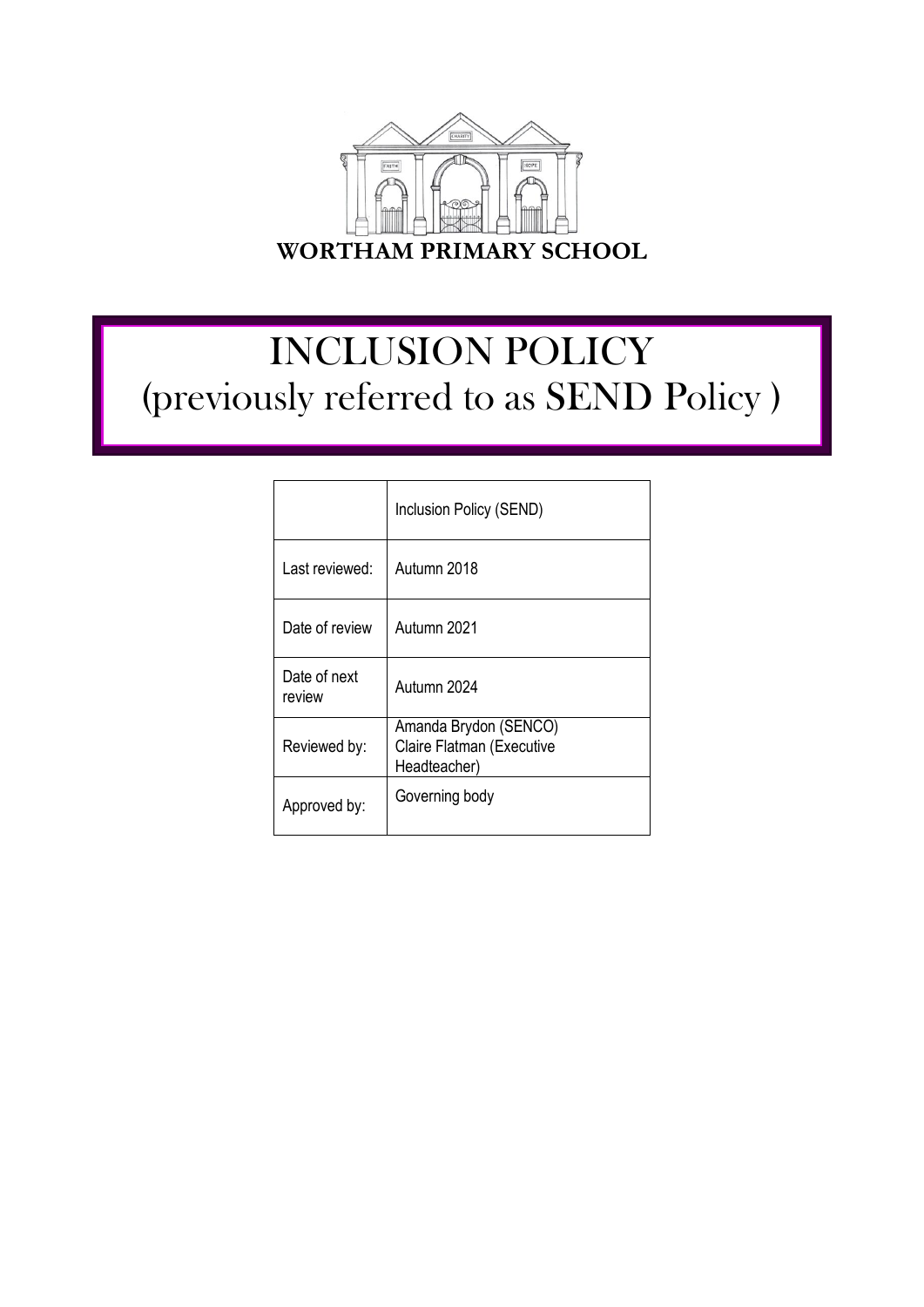# **Wortham Primary School**

# **Inclusion Policy**

This policy complies with the guidance given in Statutory Instrument: Special Educational Needs (Information Regulations (Clause 64). It has been written as guidance for staff, parents or carers and children with reference to the following guidance and documents:

- SEND Code of Practice (which takes account of the SEN provisions of the SEN and Disability Act 2001)
- September 2014
- Ofsted Section 5 Inspection Framework January 2014
- Ofsted SEN Review 2010 "A Statement is not enough"
- Equality Act 2010
- Education Bill 2011
- Children and Families Act 2014

## Inclusion Statement

All pupils at Wortham School are equally valued, regardless of their level of need. They are included in every aspect of school life for example: sharing meal times, recreation times, school clubs and visits in line with our Health and Safety and School Behaviour Policies.

Wortham Primary School is an inclusive school, fostering a sense of community and belonging through its vision statement:

At Wortham Primary School we work together to enable our children to become successful learners, to know and understand that they are valued and to prepare them for life in the local and worldwide community.

Wortham Community Primary School seeks to provide an inclusive, broad and balanced curriculum for all pupils, according to their needs. All staff accepts responsibility for providing all pupils with realistic learning goals in a broad-based, appropriate curriculum. We believe in nurturing and developing the educational, social, emotional, cultural and spiritual aspects by curriculum design and teaching approaches. Pupils with

Special Educational Needs and/or Disabilities (SEND) may require work to be presented and differentiated to match their needs enabling them to participate effectively in curriculum and assessment activities. Special

Educational Need might be an explanation for delayed or slower progress but is not an excuse, and we make every effort to narrow the gap in attainment between vulnerable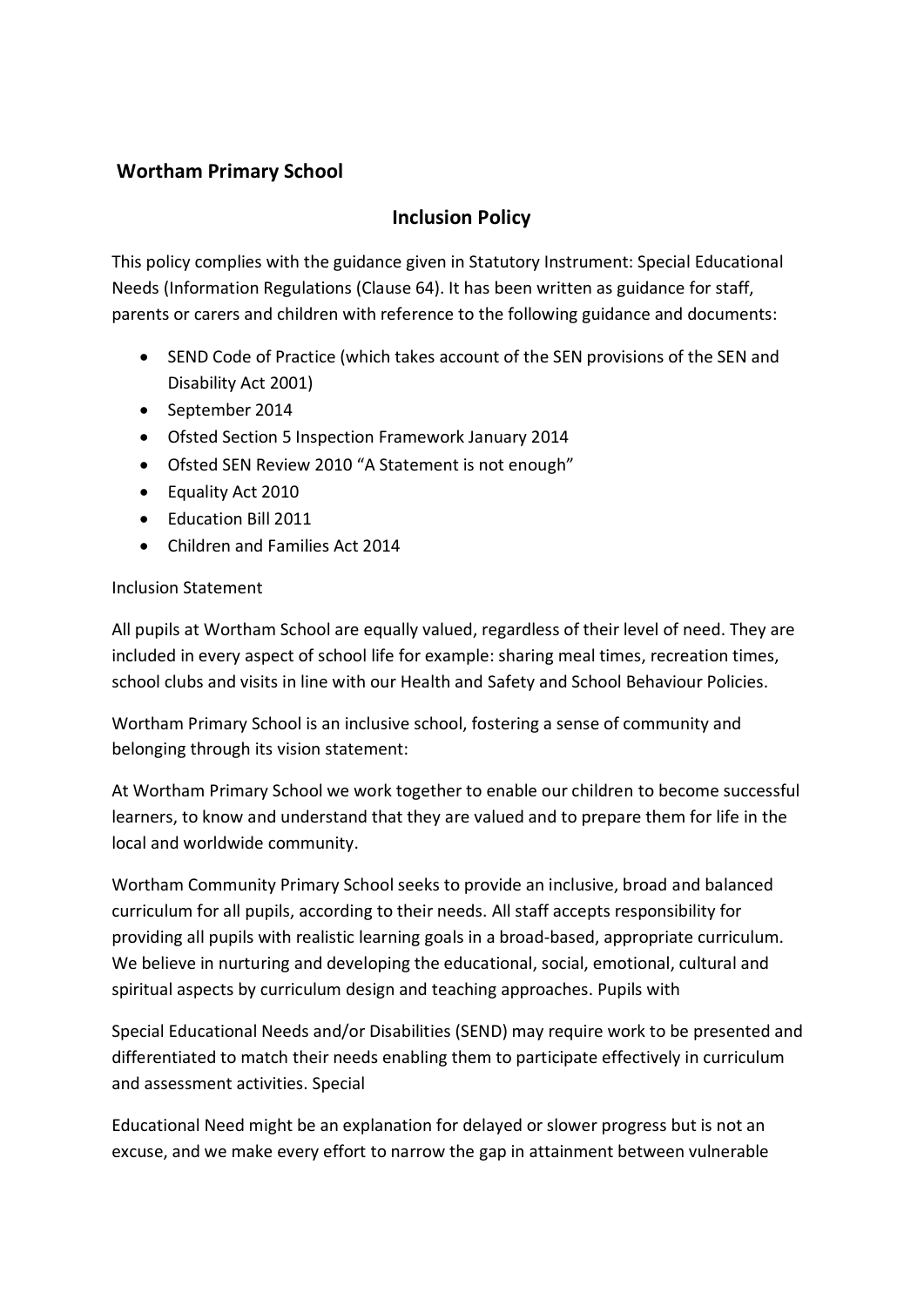groups of learners and others. Teachers endeavour to take account of these requirements and make provision, where necessary, to support individuals or groups of pupils.

We strive to make a clear distinction between "underachievement" – often caused by a poor early experience of learning - and special educational needs.

Some pupils in our school may be underachieving but will not necessarily have a special educational need. It is our responsibility to spot this quickly and ensure that appropriate interventions are put in place to help these pupils catch up. Other pupils will genuinely have special educational needs and this may lead to lower attainment (though not necessarily to under-achievement). It is our responsibility to ensure that pupils have the maximum opportunity to attain and achieve in line with their peers.

Accurate assessment of need and carefully planned programmes, which address the root causes of any learning difficulty, are essential ingredients of success for these pupils. These will be provided, initially, through additional support funded from the devolved schools budget.

Pupils may have special education needs either throughout, or at any time during their school career. This policy ensures that curriculum planning and assessment for children with SEND takes account of the learning needs of the individual child at any point in their school life.

## **Aims and Objectives:**

The aims and objectives of this policy are:

- To respect the Code of Practice (2014) on the identification and assessment of special educational needs;
- To work in partnership and coproduce relevant documentation with all stakeholders involved with pupils with SEND and have clear expectations of their roles and responsibilities;
- To carefully map provision for all vulnerable learners to ensure that staffing deployment, resource allocation and choice of intervention is leading to good learning outcomes.
- To ensure all class teachers use a range of differentiation to provide effective learning opportunities for all pupils so that they have full access to all elements of the school curriculum and school life;
- To value children in the school and promote a positive self image and self worth;
- To regularly review and evaluate children's progress and to work in partnership with parents and children throughout the process;
- To recognise the importance of early identification and if the child's difficulties prove less responsive to the provision made by the school, then an early start can be made in considering the additional help the child may need;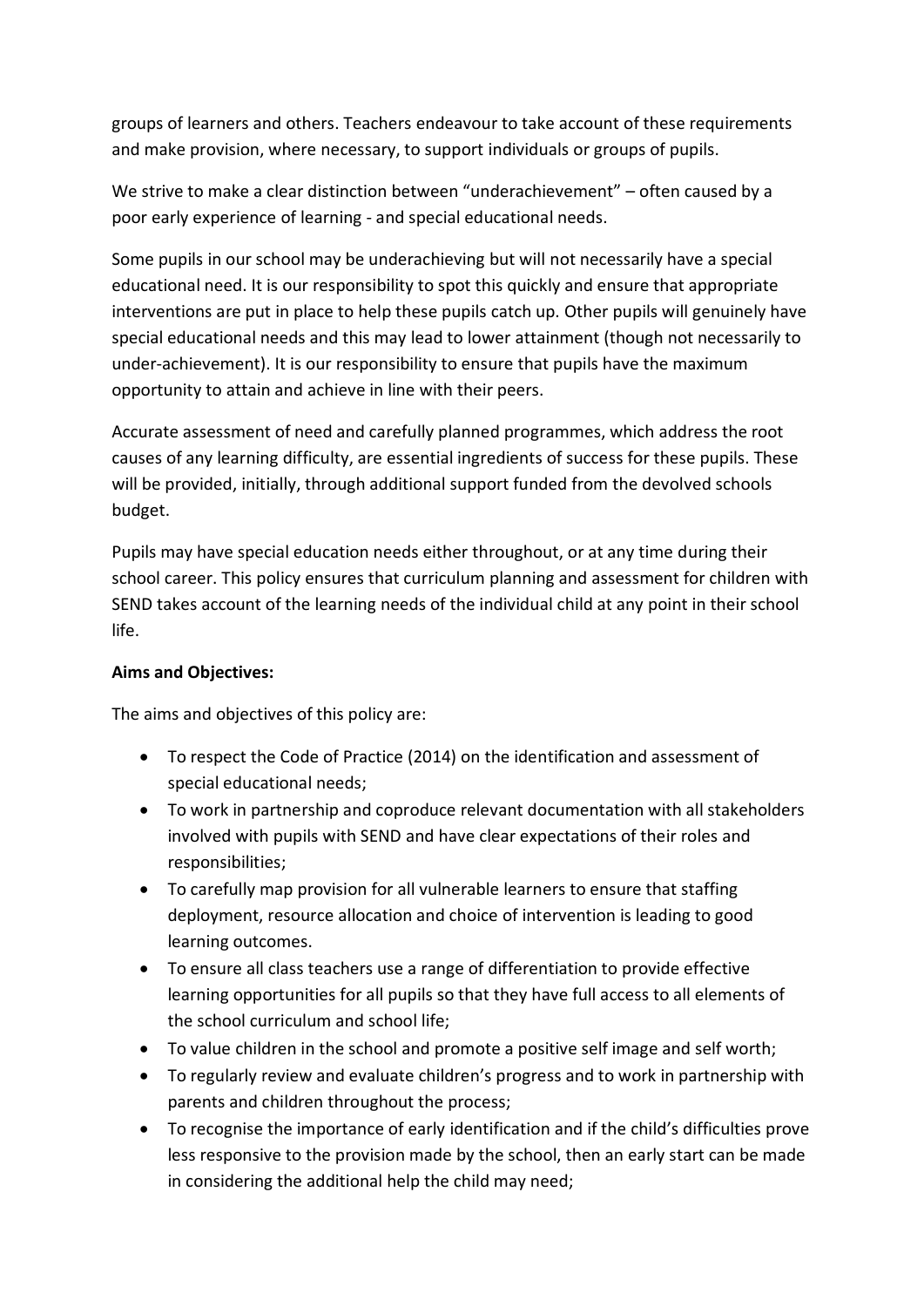- Where a child is identified, as having special educational needs a plan will be drawn up tailored to each individual child's needs. This plan will be called a Pupil's Passport (to success) PP. Realistic targets will be set and the plans will be reviewed/evaluated regularly and involve the child, parent, teacher and all support services;
- To use the support agencies available through the LEA/health services where appropriate or when applicable.

## **Definition of Special Educational Needs:**

The Special Educational Needs Code of Practice states 'A child or young person has SEN if they have a learning difficulty or disability which calls for special educational provision to be made for him or her.' The Disability Discrimination Act identifies the fact that some pupils with disabilities may have learning difficulties that call for special educational provision. However, not all children defined as disabled will require this provision. A child with asthma or diabetes, for example may not have special educational needs, but may still have rights under the Disability Discrimination Act. The school aims to ensure that each child receives the appropriate provision based on their identified needs. The school has an Accessibility Plan that outlines how the school makes provision for all children with a disability to ensure access to the curriculum.

A child may be considered as having a learning difficulty if they:

(a) Have a significantly greater difficulty in learning than the majority of children of the same age; or

(b) Have a disability which prevents or hinders the child from making use of educational facilities of a kind generally provided for children of the same age in schools within the area of the local education authority

Children will have needs and requirements which may fall into at least one of four areas, many children will have inter-related needs. The areas of need are: -

- Communication and interaction
- Cognition and learning
- Social, emotional and mental health difficulties
- Sensory and/or physical

This Inclusion Policy details how Wortham Primary School will ensure that the necessary provision is made for all pupils in the school and those needs are made known to all who are likely to teach them. The school will strive to ensure that teachers are able to identify and provide for pupils.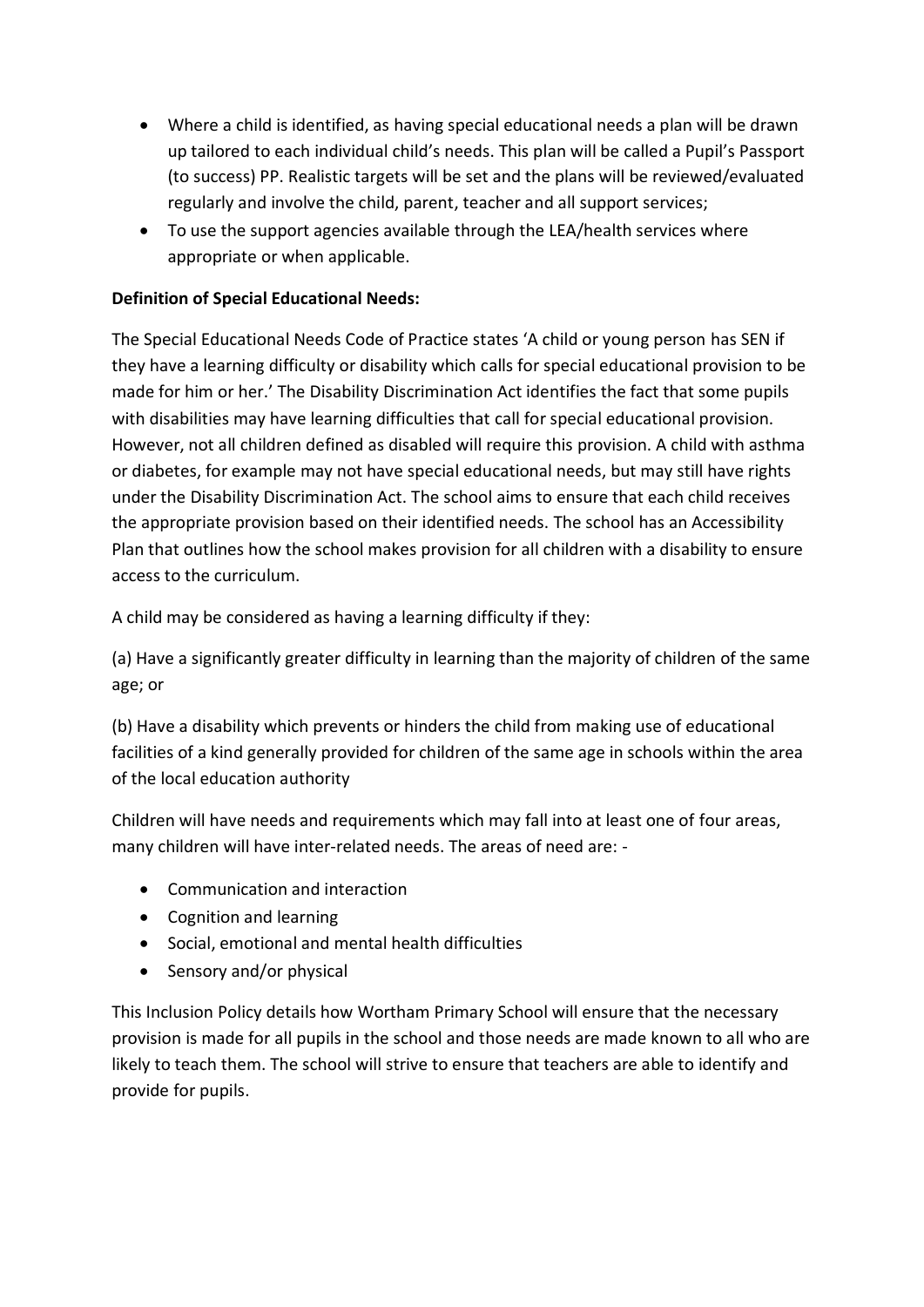## **STAGE 1**

Well-differentiated, high quality teaching including, where appropriate, the use of Wave 1 or Wave 2 Interventions. All vulnerable learners to be included on a whole-school provision map.

Provision for pupils with SEND is a matter for the whole school.

The importance of early identification, assessment and provision for any pupil who may have special educational needs cannot be over emphasised. The earlier action is taken, the more responsive the pupil is likely to be, and the more readily can intervention be made without undue disruption to the organisation of the school, including the delivery of the curriculum for that particular pupil. If a difficulty proves transient the pupil will subsequently be able to learn and progress normally. If the pupil's difficulties prove less responsive to provision made by the school, then an early start can be made in considering the additional provision that may be needed to support the pupil's progress. All staff will adopt a graduated approach with the four stages of action: Assess, Plan, Do and Review APDR

- All learners will have access to quality first teaching.
- The routine and prolonged withdrawal from mainstream of children with EAL is not recognised as good practice and does not promote rapid language acquisition. Language acquisition is best promoted through a range of good, inclusive strategies, interventions and differentiation of the usual school curriculum.
- Some vulnerable learners will have access to Wave 1 or Wave 2 interventions. These will probably be pupils who are underachieving and have been identified by the school as needing to make accelerated progress but will not necessarily be pupils with special educational needs. This is considered to be a differentiation of the usual school curriculum – not a special intervention for pupils with SEND.
- All vulnerable learners will be included on a detailed whole-school provision map, which outlines and monitors all additional intervention across the school.

The whole school provision map enables the school to:

- Plan strategically to meet pupils' identified needs and track their provision.
- Audit how well provision matches need
- Recognise gaps in provision
- Highlight repetitive or ineffective use of resources
- Cost provision effectively
- Demonstrate accountability for financial efficiency
- Demonstrate to all staff how support is deployed
- Inform parents, our academy, the LEA, external agencies and Ofsted about resource deployment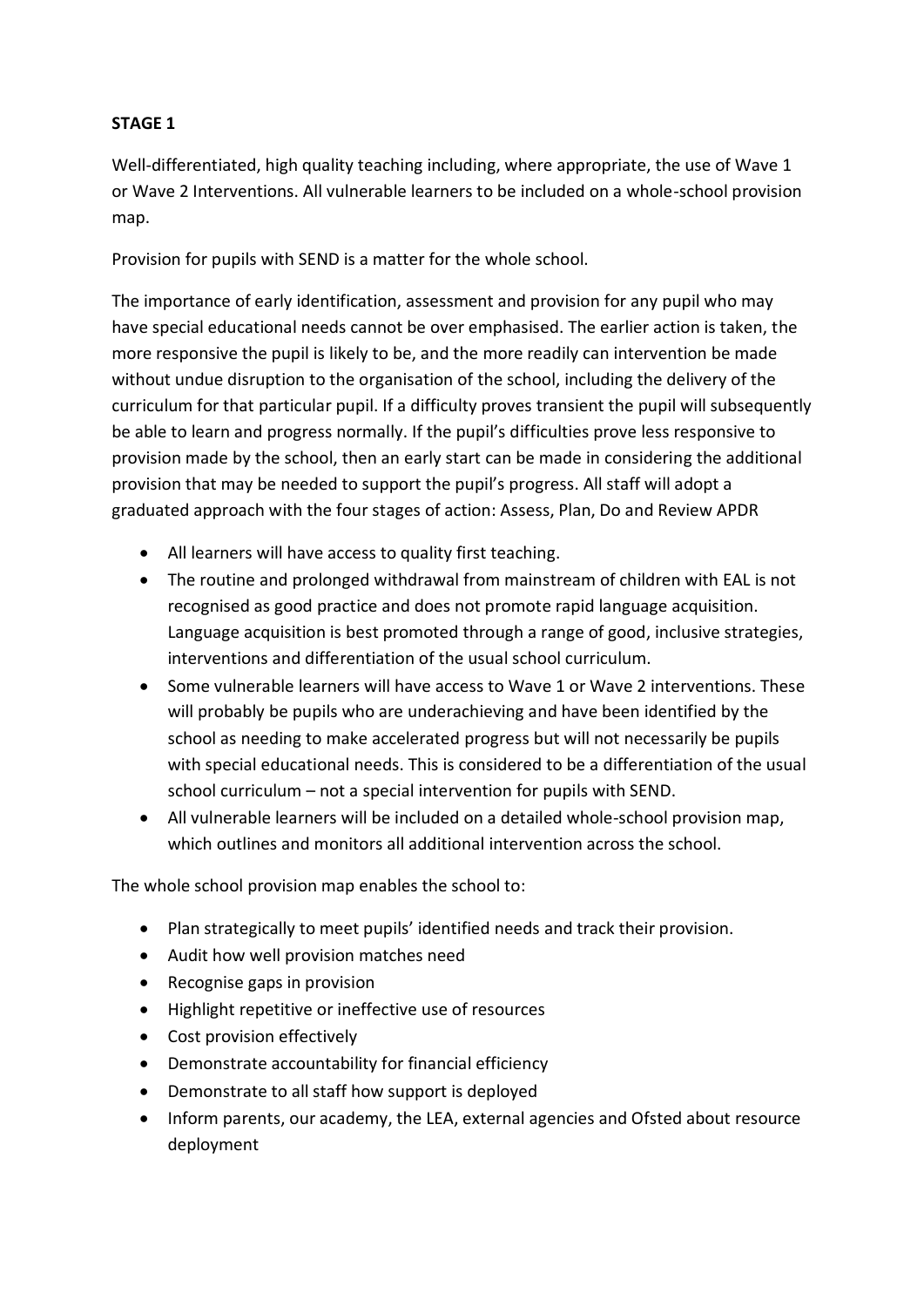Focus attention on whole-school issues of learning and teaching as well as individual needs, providing an important tool for self-evaluation.

Identification and Assessment at Stage 1

In Reception, end of the Foundation Stage, if a child is not making adequate progress, intervention is agreed and put in place. The aim is to provide the following:

- Prevent the attainment gap growing wider between the child and their peers;
- To support the child to ensure they make accelerated progress;
- Ensures access to the full curriculum
- Provide support and opportunities for the development of self-help, social or personal skills;
- Support to make improvements in the pupil's behaviour.

At the heart of each class in Reception, Key Stage 1 and 2 is a continuous cycle of assessment (refer to Assessment Toolkit) and planning which takes account of the wide range of abilities, aptitudes and interests of the pupils.

Children's needs should be identified and met as early as possible through:

- The analysis of data including entry profiles during the academic year;
- Assessment, reading ages, other whole-school pupil progress data;
- Classroom-based assessment and monitoring arrangements. (Assess,Plan, Do, Review);
- Following up parental concerns;
- **•** Tracking individual children's progress over time;
- Liaison with feeder nurseries on transfer;
- The use of information from previous schools;
- The use of Information from other services:
- Maintaining a provision map for all vulnerable learners but which clearly identifies pupils receiving additional SEND Support from the school's devolved budget or in receipt of High Tariff Needs funding. This provision map is updated termly through meetings between the teachers and SENDCo;
- Undertaking, when necessary, a more in depth individual assessment this may include a range of commercially available assessments, carefully chosen to deliver appropriate, useful information on a pupil's needs. It may include a bilingual assessment where English is not the first language;
- Involving an external specialist agencies where a specific additional need has been identified.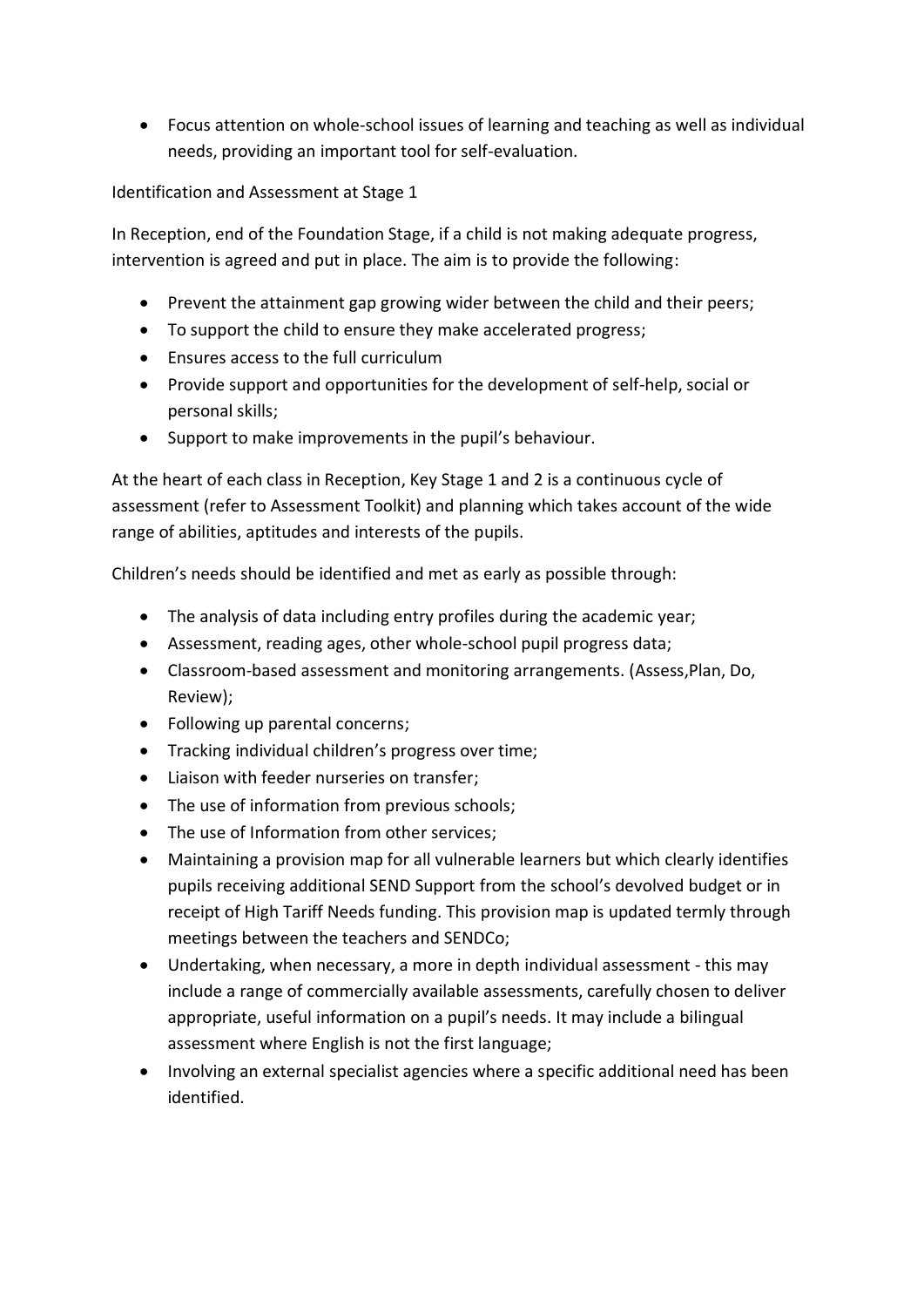## Monitoring and Evaluation

The monitoring and evaluation of the effectiveness of our provision for vulnerable learners is carried out in the following ways:

- Ongoing assessment of progress made through intervention groups;
- Work sampling on a termly basis;
- Teacher interviews with the SENDCo;
- Informal feedback from all staff:
- Pupil interviews when setting new targets or reviewing existing targets;
- Pupil progress tracking using assessment data (whole-school processes);
- Monitoring targets, evaluating the impact of Pupil Passport plans on pupils' progress;
- Attendance records and liaison with EWO;
- Regular meetings about pupils' progress between the SENDCo and the head teacher;
- Head teacher's report to parents and governors.

The SENCo, together with the class teacher decide whether it is appropriate to place the pupil on the SEND register.

## **Stage 2 Additional SEND Support**

- Pupils will be offered additional SEND support when it is clear that their needs require intervention which is "additional to" or "different from" the welldifferentiated curriculum offer for all pupils in the school i.e. they have a special educational need as defined by the SEND Code of Practice 2014.
- Under-achieving pupils and pupils with EAL who do not have SEND will not be placed on the list of pupils being offered additional SEND support (but will be on the school's provision map). This group are known as our Monitoring Group.
- In keeping with all vulnerable learners, intervention for pupils on the SEND list will be identified and tracked using the whole-school provision map.
- It may be decided that a very small number, but not all of the pupils on the SEND list will require additional High Tariff Needs funding, for which an application needs to be made to the Local Authority, to ensure their underlying special educational need is being addressed. This may particularly be the case where outside agencies have been involved in assessing the pupil or contributing to their provision. Where the school can evidence that more than £6,000 above the Average Weighted Pupil Unit has, or will need to be, spent on a pupil within any one financial year, in order to meet his or her special educational needs, an application will be made to the Local Authority, with particular regard to the success criteria and SEND Descriptors published as part of the local offer.
- On very rare occasions, where a pupil has a significant, severe and sustained need, it may be necessary to enter a multi-disciplinary assessment process with health and social care in order to consider the need for an Education Health and Care Plan.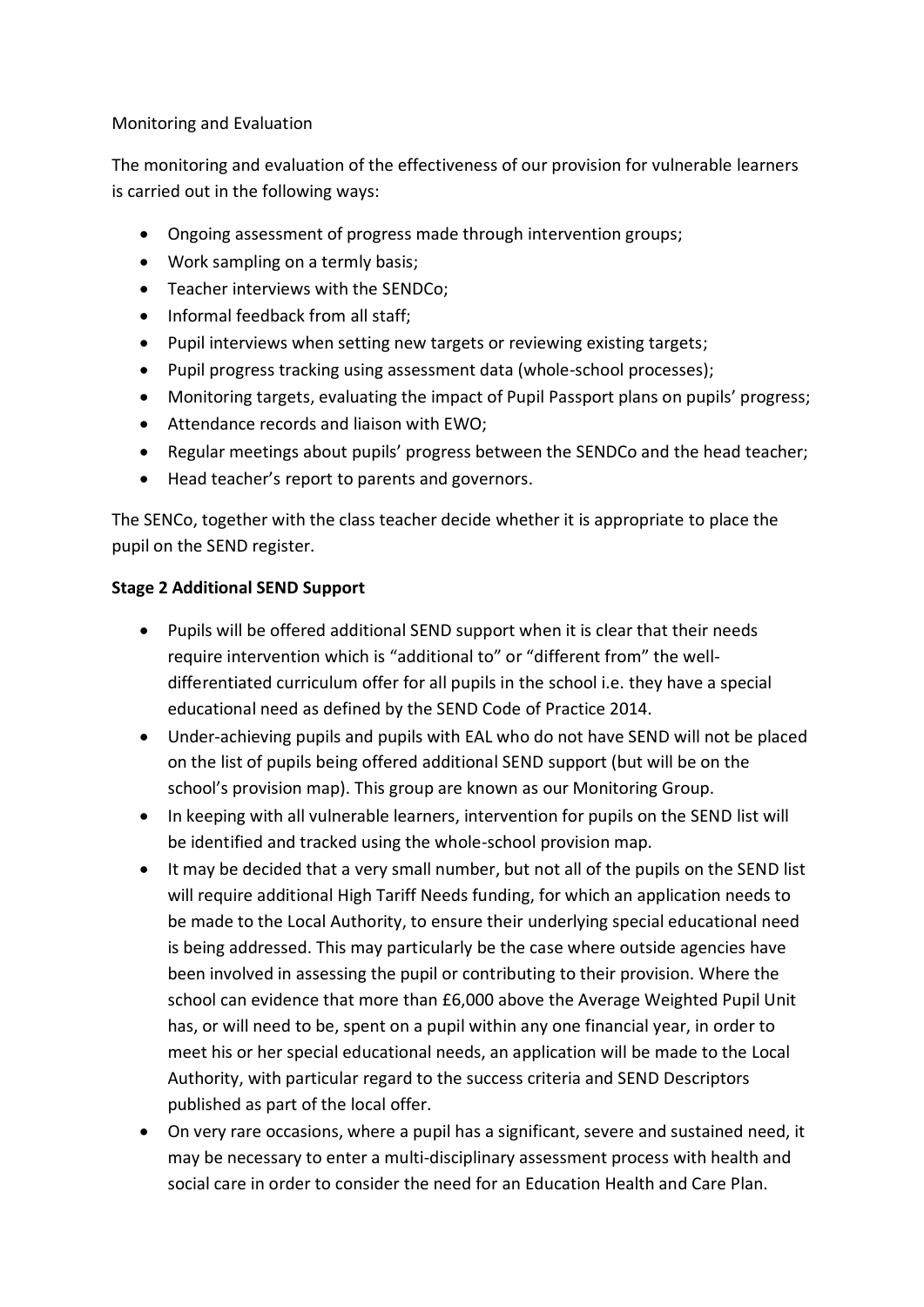- Our approach to setting targets through a Pupil's Passport (PP)
- Our PP's are a planning, teaching and reviewing tool, which enables us to focus on particular areas of development for pupils with special educational needs. They are seen as working document, which can be constantly refined and amended.
- Our PPs will only record that which is additional to or different from the differentiated curriculum plan, which is in place as part of provision for all children. Targets will address the underlying reasons why a pupil is having difficulty with learning – they will not simply be "more literacy" or "more maths".
- Our PP's will be accessible to all those involved in their implementation pupils should have an understanding and "ownership of the targets".
- Our PPs will be based on informed assessment and will include the input of outside agencies, where appropriate.
- Our PPs have been devised so that they are manageable and can be monitored and evaluated regularly.
- Our PP's will be time-limited reviewed termly (at least), there will be an agreed "where to next?"
- Our PPs will have a maximum of five short / medium term SMART targets set for or by the pupil.
- Our PPs will specify how often the target(s) will be supported.
- Our PPs will state what the learner is going to learn not what the teacher is going to teach and will be clear about what the pupil should be able to do at the end of the given period.

Targets for a PP will be arrived at through:

- Discussion between teacher and SENDCo;
- Discussion with parents/carers and pupil;
- Discussion with another professional where appropriate. (After long discussion it has been decided not to prescribe an order of events - the precise order for this will vary from pupil to pupil).
- Class teachers in consultation with the SENDCo will review our PP's at least termly.
- Pupils with an Education Health and Care Plan (post September 2014) will have access to all arrangements for pupils on the SEND list (above) and, in addition to this, will have an Annual Review of their plan.
- Where appropriate, an interim review can be arranged for an EHCP.
- Pupils will discuss their targets on a weekly basis with a member of staff working with them. These meetings will be recorded in their PP, and any further actions needed, will be discussed with the class teacher and/or SENDCo.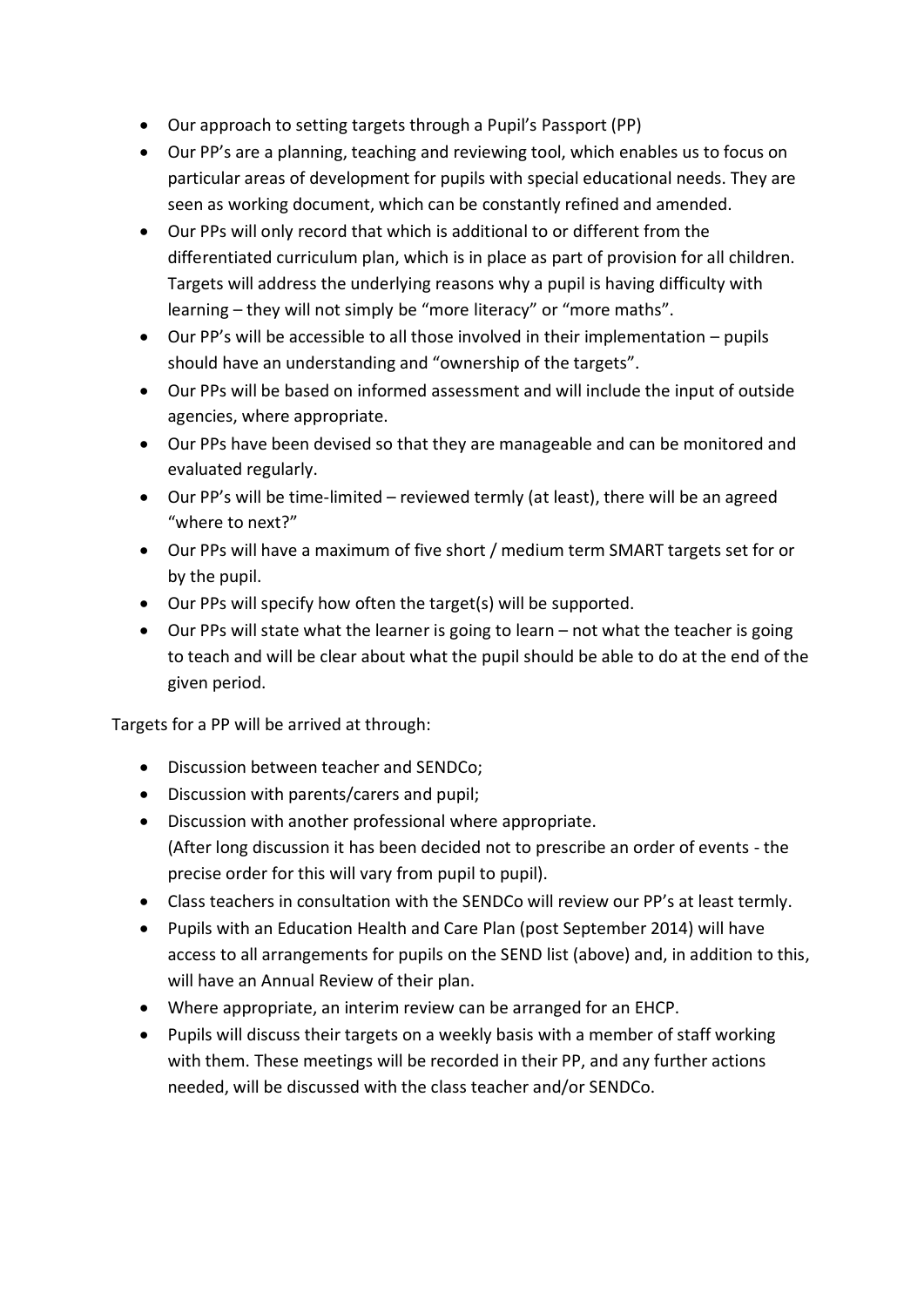Our school will comply with all local arrangements and procedures when applying for

- High Needs Block Funding
- An Education Health and Care Plan and will ensure that all pre-requisites for application have been met through ambitious and pro-active additional SEN Support using our devolved budget at an earlier stage.
- Our review procedures fully comply with those recommended in Section 6.15 of the Special Educational Needs Code of Practice.

## **English as an Additional Language:**

## **Definition**

A pupil who has English as an Additional Language is a pupil whose first language is not English, and who uses that language on a regular basis inside or outside of school. EAL pupils are not considered to have a Special Educational Need, but are seen to benefit from the ability to live and learn in more than one language.

Pupils with EAL will have full access to mainstream provision regardless of their proficiency in English. Where necessary, additional support will be given to improve acquisition of English: this will be provided through Wave 1 and, where appropriate, Wave 2 teaching.

The following provision can be expected:

- Initial assessment of EAL:
- A further mother tongue assessment may be applicable where SEND is known or where further information needs to be gathered in the pupil's first language
- Pupils will be placed in groups, which match their academic ability, until the pupil's academic strengths can be more fully assessed..
- Work in class will be differentiated for the pupils to lessen linguistic difficulties without significantly reducing academic challenge. Differentiated homework will be provided to enable the pupil to improve their knowledge and use of English and to participate in homework activities on an equal basis with their peers.
- Additional support for pupils may be given through: first language resources & translation facilities; teaching support on a 1:1 or small group basis, peer group support; pre-teaching of key concepts and vocabulary.
- Where necessary, catch-up work will be provided for pupils arriving from overseas who have experienced a different curriculum or who may have gaps in their schooling. Where pupils are ahead of their peer group in terms of learning, differentiation will be made in order to access learning at an appropriate level.

Progress of EAL pupils will be monitored using the school's assessment programme. Specialist support will be sought, where children are not making the expected progress with the intervention already put in place. Provision will be recorded and monitored for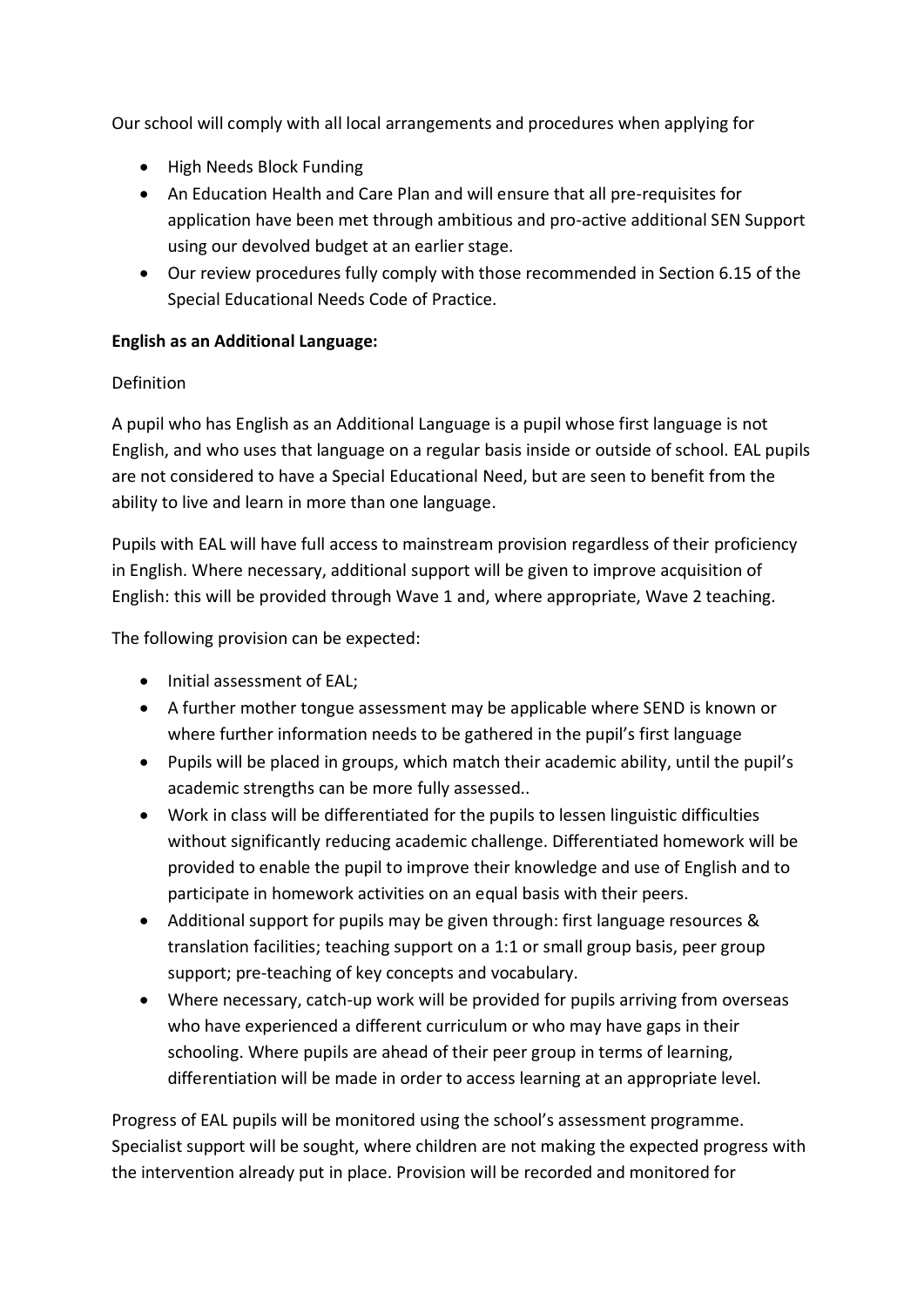effectiveness using the school's provision map, in line with standard practice for all vulnerable learners in the school. The pupil will not be placed on the SEND register for reasons of EAL, but will be part of the school's Monitoring Group.

## **Parental support**

We recognise that some parents who are learning English may find it difficult to communicate with the school and approach the school regarding any concerns they may have on their child's progress. We endeavour to fully include parents with EAL in the life of the school by, wherever possible, providing interpreting facilities at parents' evenings and other school meetings and by providing key school information in translated format.

## **Inclusion of pupils who are looked after in local authority care**

Our school recognises that:

Children who are looked after in local authority care have the same rights as all children but may have additional needs due to attachment issues, early neglect, separation and loss, trauma and many placement moves. These barriers to learning can affect their educational outcomes and their personal, social and emotional development.

There are commonly understood reasons (Social Exclusion Unit Report: 2003] why children who are looked after in local authority care often fail to make expected progress at school:

- Placement instability
- Unsatisfactory educational experiences of many carers
- Too much time out of school
- Insufficient help if they fall behind
- Unmet needs emotional, mental, physical

There is a statutory requirement for all schools to have a designated teacher (DT) for looked after children. (The name of the current designated teacher at our school is given at the end of this inclusion policy). The responsibilities of our designated teacher include:

- Monitoring the progress of children who are 'looked after' to ensure that they have the best life chances possible and access to the full range of opportunities in school
- Ensuring that children who are 'looked after' have access to the appropriate network of support
- Checking that the statutory Personal Education Plan (PEP) has been arranged and that it is regularly reviewed, at least every six months
- Ensuring that information concerning the education of children who are 'looked after' is transferred between agencies and individuals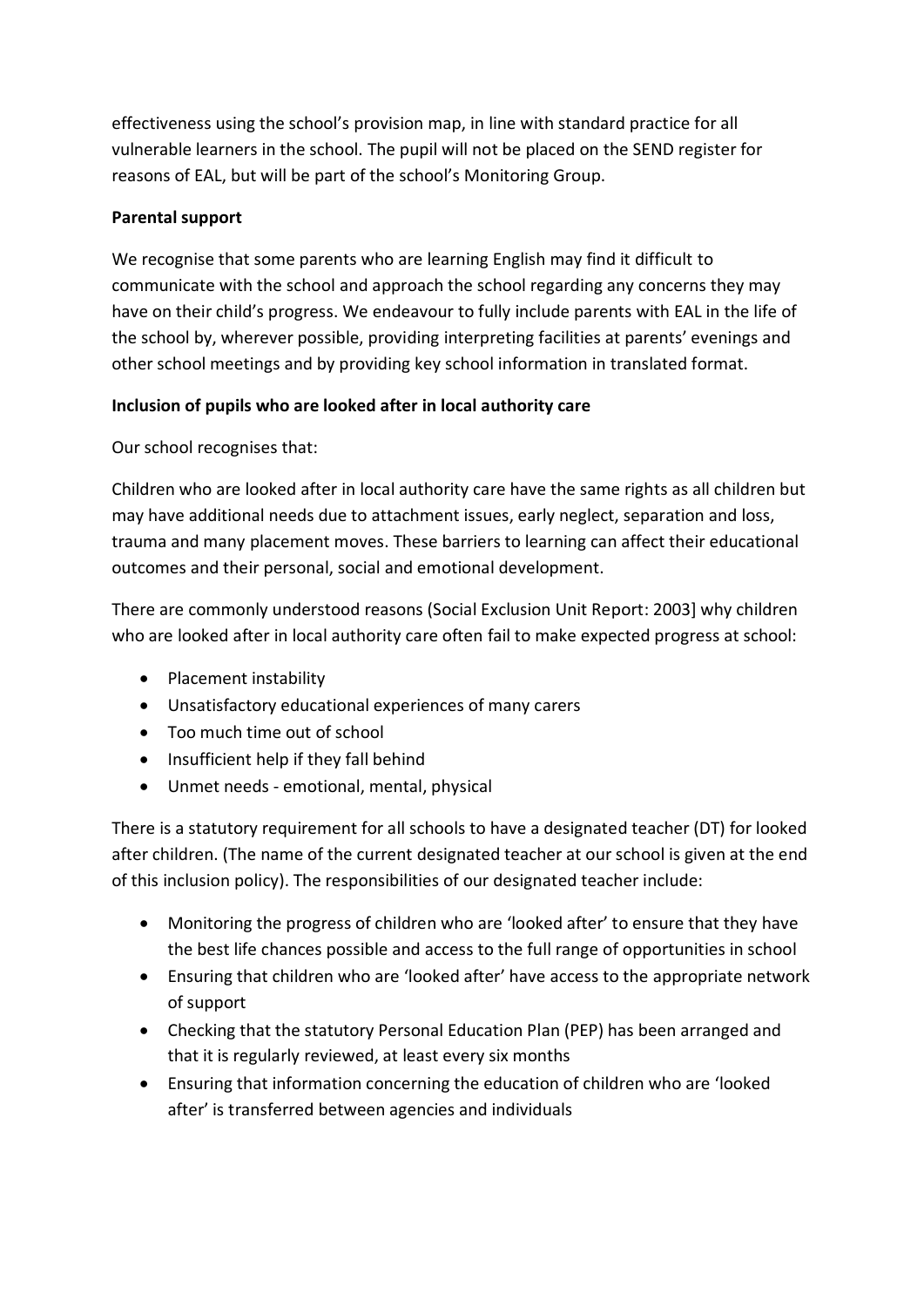- Preparing a report on the child's educational progress to contribute towards the statutory review. (These are usually held at six monthly intervals or more frequently if there is a concern)
- Discussing feedback from the statutory review (chaired by the Independent Reviewing Officer) with social workers and, where necessary, the carers and a member of the Virtual School team.
- Liaising with the child's social worker to ensure that there is effective communication at all times
- Celebrating the child's successes and acknowledge the progress they are making.

# **Medical Information;**

The school database is updated as and when information comes into school. Any major changes are passed on to the teacher straight away. Updated class medical information is passed on to the teacher every term and kept centrally. However a medical diagnosis or a disability does not imply SEND. It is the pupil's educational needs rather than a medical diagnosis that must be considered. However medical conditions may have a significant impact on a pupil's experiences and the way they function in school and if not properly managed could hinder their access to education. Therefore consultation and open discussion between the pupil's parents, the school, the school doctor or the pupil's GP and any specialist services providing treatment for the pupil will be essential to ensure that they make maximum progress.

## **The Role of the Special Educational Needs Coordinator (SENCO):**

The SENDCo at Wortham Community Primary School is Amanda Brydon and her responsibilities include:

- Maintenance and analysis of whole-school provision map for vulnerable learners;
- $\bullet$  Identifying on this provision map a list of pupils with special educational needs those in receipt of additional SEND support from the schools devolved budget, those in receipt of High Tariff Needs funding and those with Education Health and Care plans;
- Coordinating provision for children with special educational needs;
- Liaising with and advising teachers;
- Managing other classroom staff involved in supporting vulnerable learners;
- Overseeing the records on all children with Special Educational Needs and/or Disabilities:
- Liaising with parents of children with SEND, in conjunction with class teachers;
- Contributing to the in-service training of staff;
- Complying with requests from an Education Health and Care Plan Coordinator to participate in a review;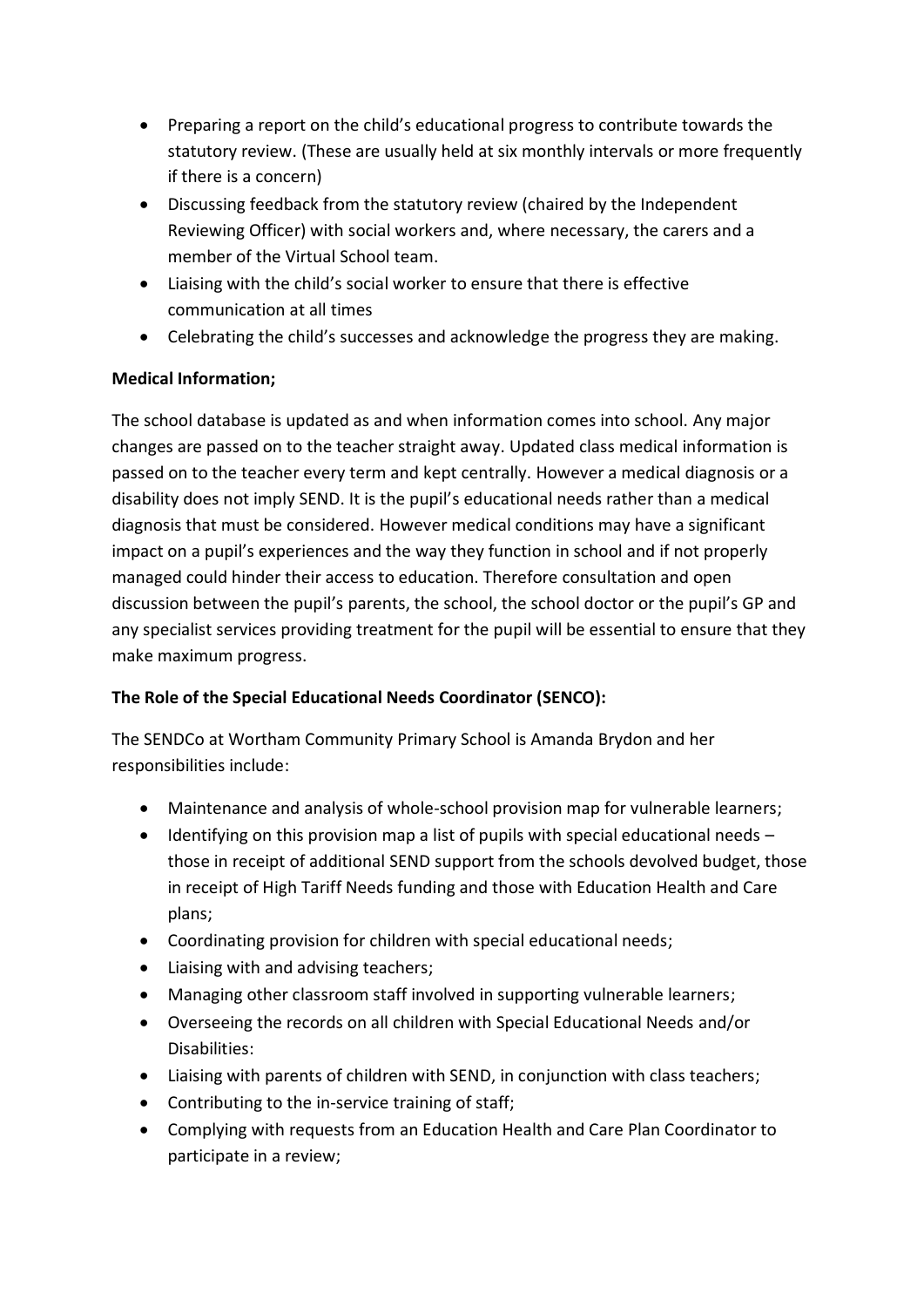- Carrying out referral procedures to the Local Authority to request High Needs funding and/or an Education Health and Care Plan when it is suspected, on strong evidence arising from previous intervention (additional SEN support from devolved budget), that a pupil may have a special educational need which will require significant support,
- Overseeing the smooth running of transition arrangements and transfer of information for Year 6 pupils on the vulnerable learners' provision map.
- Monitoring the school's system for ensuring that Pupil Passports, where it is agreed they will be useful for a pupil with special educational needs, have a high profile in the classroom and with pupils.
- Evaluating regularly the impact and effectiveness of all additional interventions for all vulnerable learners (including those with special educational needs).
- Meeting at least termly with each teacher to review and revise learning objectives for all vulnerable learners in their class who are being tracked on the school's provision map (school managers will guarantee planning and preparation time for teachers and SENDCo to ensure that these meetings occur);
- Liaising sensitively with parents and families of pupils on the SEND list, keeping them informed of progress and listening to their views of progress;
- Attending area SENDCo network meetings and training as appropriate;
- Liaising with the school's Inclusion Governor, keeping him/her informed of current issues regarding provision for vulnerable learners, including those with Special Educational Needs (nationally, locally and within school);
- Liaising closely with a range of outside agencies to support vulnerable learners.

The responsibility for coordinating provision for children with ethnic minority heritage and EAL is with the head teacher.

## **The Role of the Governing Body:**

The named governor responsible for special educational needs is Barry Cole.

The Governing Body in partnership with the LA has a statutory duty to place the highest priority on their statutory duty to promote high standards of education for all pupils. The Governors ensure, through head teacher delegation, that all teachers are aware of the importance of providing for these children. They monitor and report to parents annually on the success of the school's policy for pupils with SEND.

The monitoring criteria include:

- The maintenance of accurate, up to date records by the SENDCo and other staff;
- Evidence from monitoring by SENDCo
- Analysis of pupil tracking data and test results (for individuals and groups of pupils);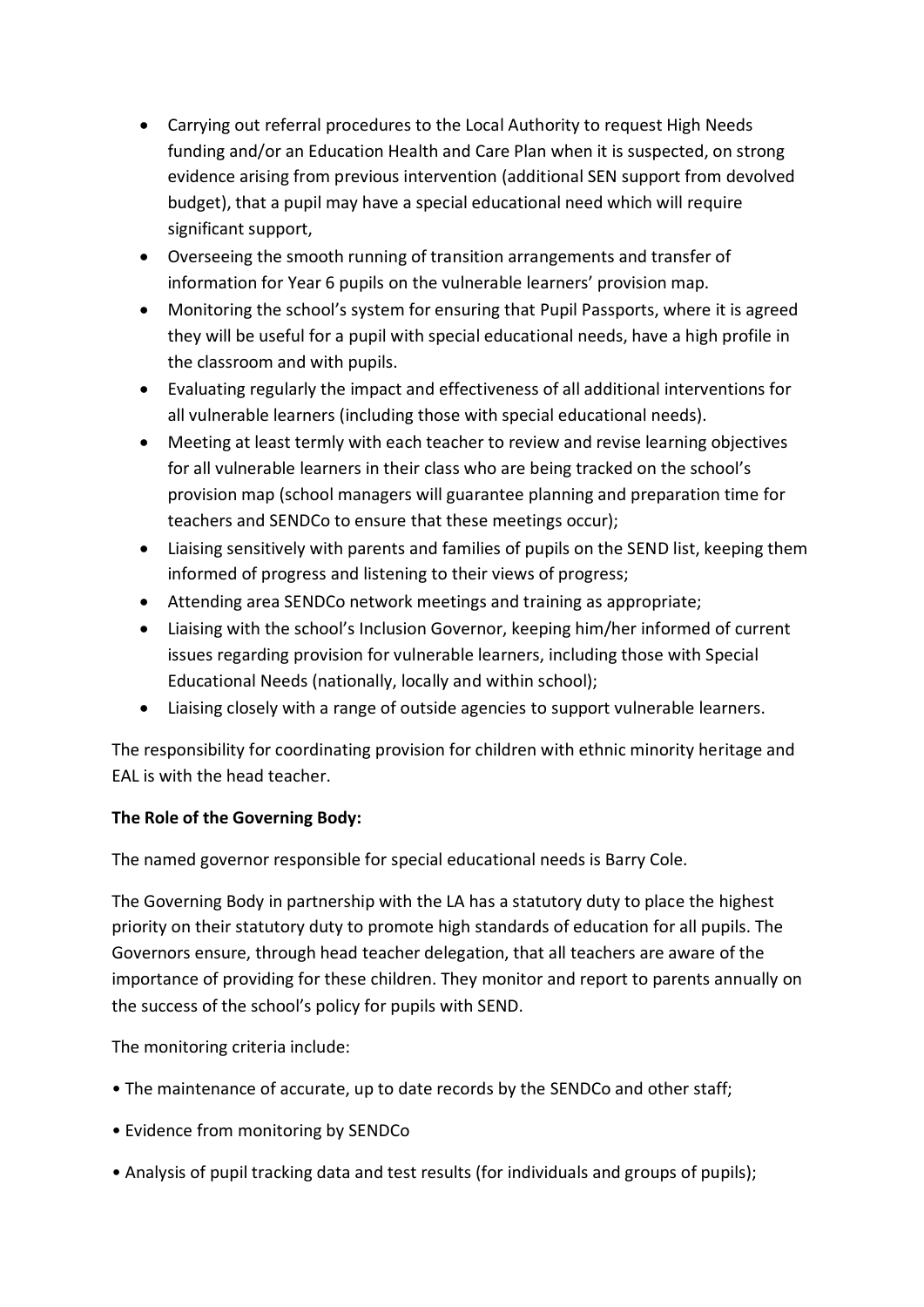- Value added data for pupils on the school's SEND register;
- Evidence from OFSTED inspection reports;
- School Development Plan.

#### **Resources:**

When specialist equipment or a high level of staffing support is required to support a pupil with special educational needs, our school will fund this as additional SEN support up to £6,000 per annum for each individual pupil. Thereafter, if the cost is higher and the provision of these facilities is likely to be prolonged, the school will apply to the Local Authority for High Needs Block Funding.

Specialist equipment and expertise in relation to its use will be purchased/hired/ commissioned by the school from the open market, subject to the usual guarantees, service level agreements and quality assurance criteria.

Our school will, wherever possible, join with other schools in joint purchasing/hire of equipment. All staffing appointments to support vulnerable learners will be carried out in accordance with equal opportunities legislation, employment law, safer recruiting policy and best practice. All vacancies will be competitively advertised and recruited.

#### **Partnership with Parents:**

Partnership with parents plays a key role in enabling children with special educational needs to achieve their full potential. The school recognises that parents hold key information and have knowledge and experience to contribute to the shared view of a child's needs and the best ways of supporting them. All parents will be treated as partners and supported to play an active and valued role in their children's education.

Children with special educational needs often have a unique knowledge of their own needs and their views about what sort of help they would like must be ascertained. They will be encouraged to participate in the decision-making processes and contribute to the assessment of their needs, the review and the transition processes.

At all stages of the special needs process, the school keeps parents fully informed and involved. We have regular (termly or more frequent if necessary) meetings to share the progress of the children with parents and take account of their wishes, feelings and knowledge at all stages. We encourage parents to make an active contribution to their child's education.

If a parent has a complaint they can refer to the head teacher who will follow the school's Complaints Procedure.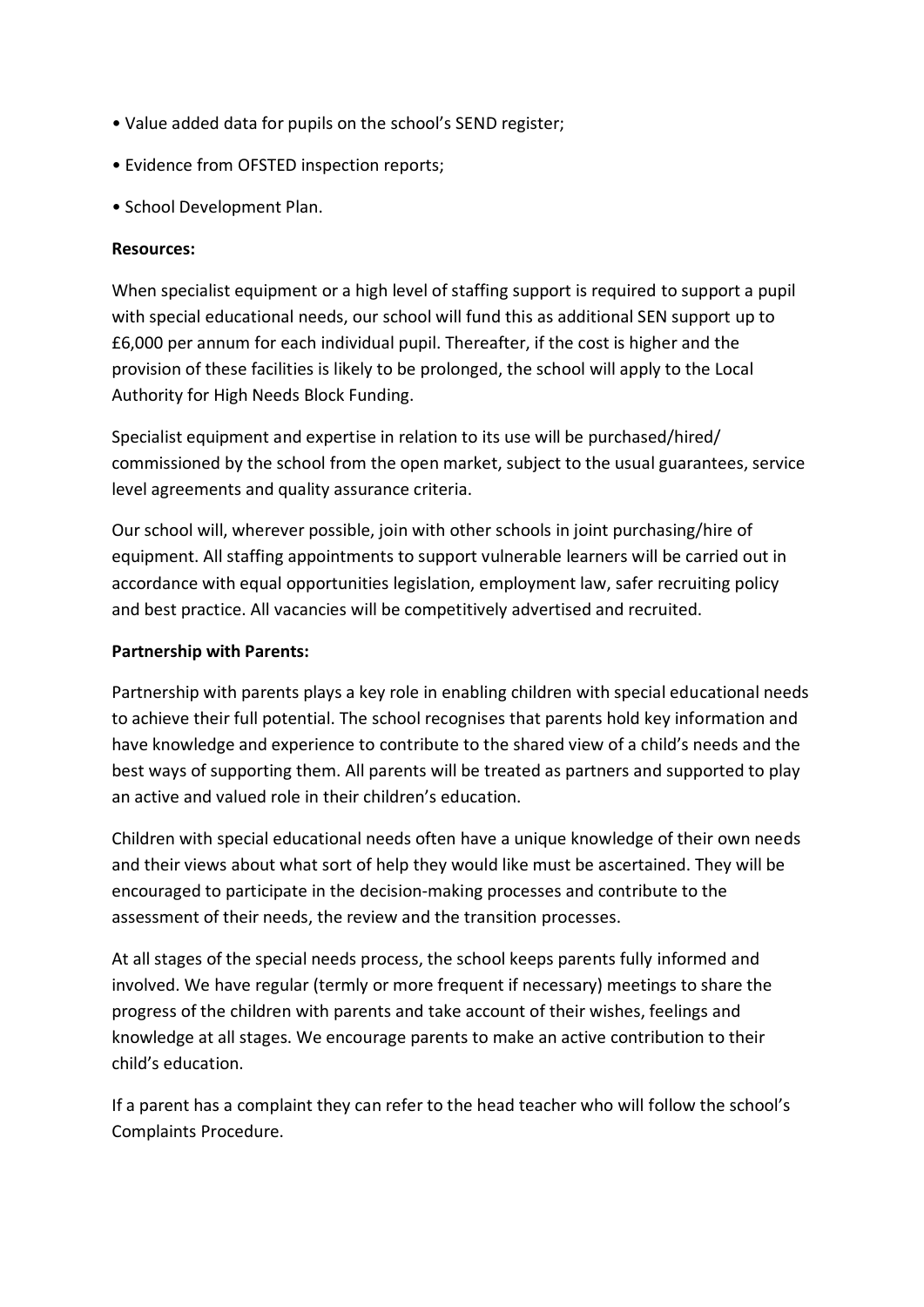## **Partnership with Pupils:**

We will continue to work towards positive pupil involvement in decision-making related to their development.

Most pupils have their own views on how they see their special needs, which may give insight into the problems experienced by both pupils and teacher. From an early age, pupils with SEND should be actively involved at an appropriate level in discussions about their PPs, including target setting and review arrangements and have their views recorded. Pupils should be encouraged to share in the recording process and in monitoring and evaluating their own performance so that every achievement is given a sense of worth, developing confidence and self esteem. As all pupils are working towards setting achievable targets for themselves within the class then this can only be viewed as a natural extension.

## **Liaison:**

We work with SEND Support Services as appropriate and have clear procedures for involving support services.

Such contacts are made through the Head teacher or SENDCo and discussions involve parents whenever possible.

## **Effective Transition**

We will ensure early and timely planning for transfer to a pupil's next phase of education and, in the year before the year in which they leave, will offer transition meetings to all pupils in receipt of Additional SEND support and those with Education Health and Care

Plans will have next phase destinations and transition arrangements discussed at plan review meetings convened by the plan coordinator.

A transition timeline will be produced, with specific responsibilities identified.

Support for the pupil in coming to terms with moving on will be carefully planned and will include familiarisation visits and counselling. Pupils will be included in all "class transition days" to the next phase but may also be offered additional transition visits.

Pupils and parents will be encouraged to consider all options for the next phase of education and the school will involve outside agencies, as appropriate, to ensure information is comprehensive but easily accessible and understandable. Accompanied visits to other providers may be arranged as appropriate.

Parents will be given a reliable named contact at the next phase provider with whom the SENCo will liaise.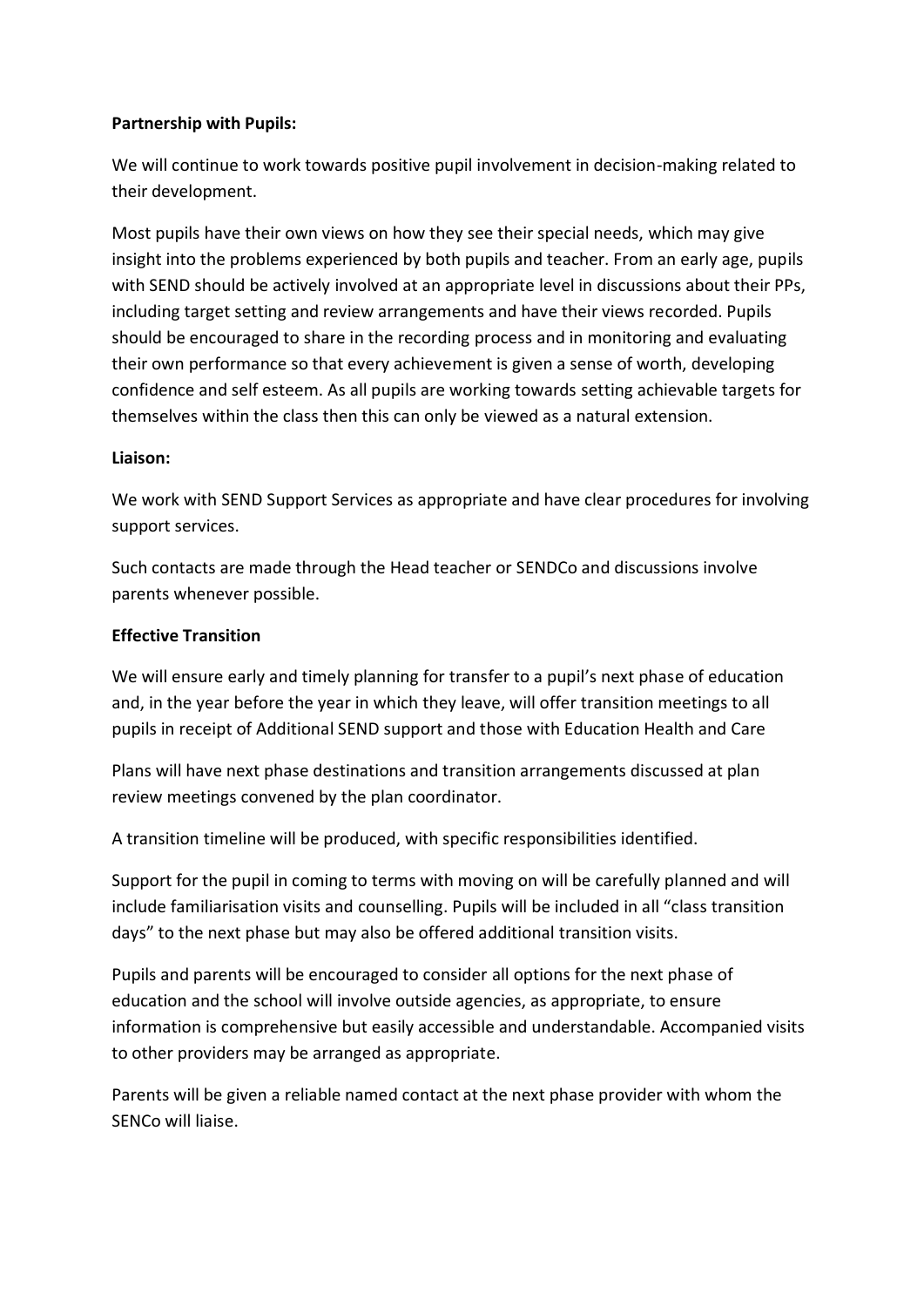## **Complaints**

If there are any complaints relating to the provision for children with SEND or EAL these will be dealt with in the first instance by the class teacher and SENDCo, then, if unresolved, by head teacher. The governor with specific responsibility for SEND/inclusion may be involved if necessary. In the case of an unresolved complaint the issue should be taken through the general Governors complaints procedure (see separate Complaints Policy)

## **Storing and managing information**

All documents relating to a child's SEN are stored in a secure location. When a child transfers to another school, these documents are sent to the receiving school in line with data protection and General Data Protection Regulation guidelines. Information will only be shared with other professionals and outside agencies when consent has been given from the parents of the child (except in cases linked to the Safeguarding of the child).

## **Links with other services**

#### **Access-Unlimited**:

 information about the full range of services that Suffolk County Council provides for families and carers who support children and young people with additional needs and disabilities. [www.accessunlimited.co.uk](http://www.accessunlimited.co.uk/)

## **SENDIASS:**

- Telephone 01473 265210 Email enquiries@suffolksendiass@co.uk
- service is for parents, carers and children and young people (aged up to 25 years old) in relation to Special Educational Needs and Disabilities.
- They can support you by:
- Listening to your views and concerns.
- Working with you to explore your options.
- Prepare for meetings building up your confidence to share your views.
- Helping with forms, letters and reports.
- Explaining your rights in relation to SEN and disability.
- Working in partnership with schools and the LA to develop positive relationships.

#### **For Government Information:**

 https://www.gov.uk/childrens-services/special-educational-needs Suffolk County Council

## **Local Offer:**

• Information about the Local Authority's provision for Special Educational Needs can be found by following the link: https://infolink.suffolk.gov.uk/kb5/suffolk/infolink/